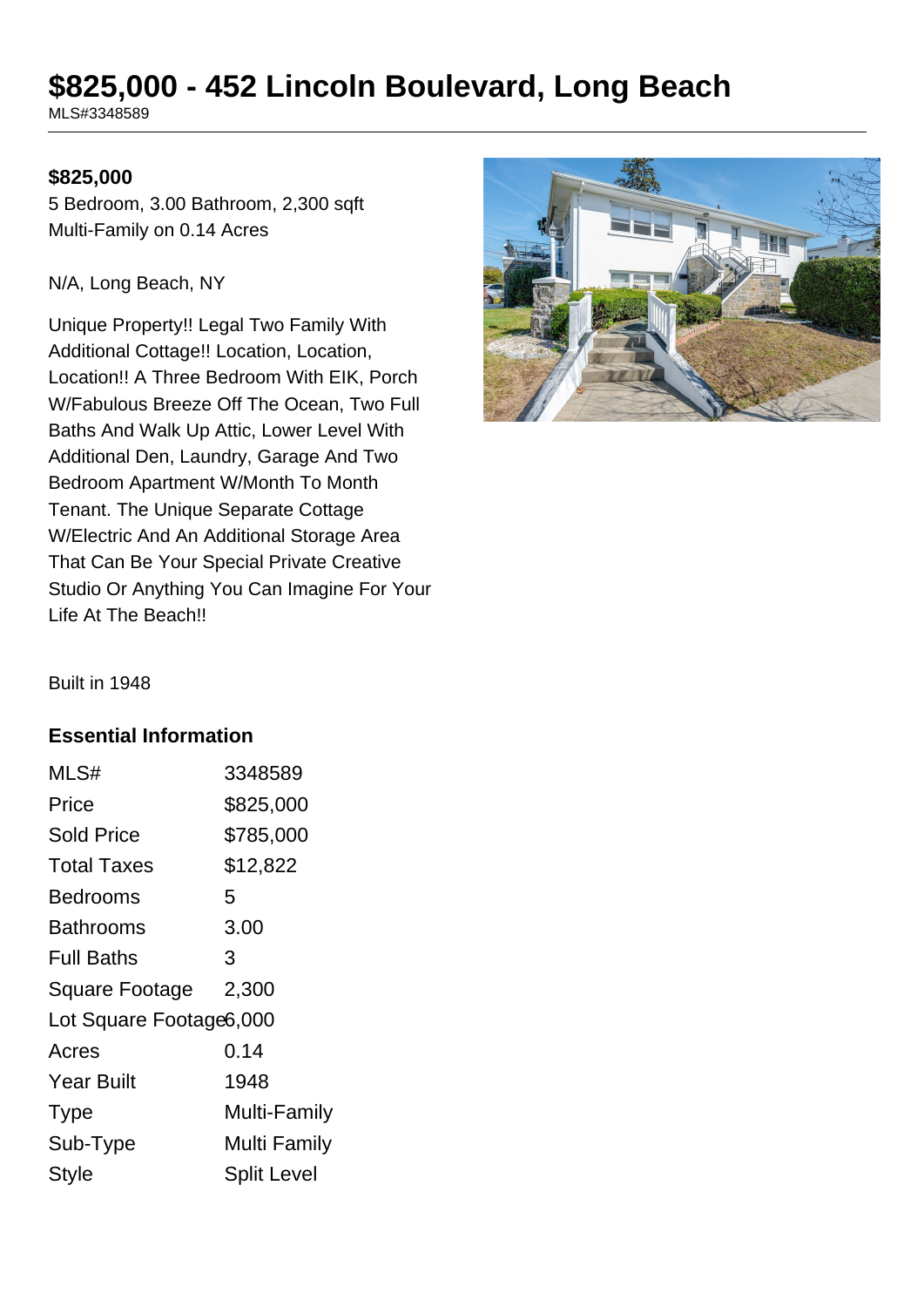## Status Closed

# **Community Information**

| Address      | 452 Lincoln Boulevard |
|--------------|-----------------------|
| Subdivision  | N/A                   |
| City         | Long Beach            |
| County       | Nassau                |
| <b>State</b> | NΥ                    |
| Zip Code     | 11561                 |

# **Amenities**

| <b>Features</b> | Corner Lot                                          |
|-----------------|-----------------------------------------------------|
| Parking         | Private, Attached, 1 Car Attached, Driveway, Garage |
| # of Garages    |                                                     |
| Garages         | Private, Attached, 1 Car Attached, Driveway, Garage |

## **Interior**

| <b>Interior Features</b> | 1st Floor Bedrm, Den/Family Room, Eat-in Kitchen, Entrance Foyer,<br>Master Bath |
|--------------------------|----------------------------------------------------------------------------------|
| Appliances               | Dishwasher, Dryer, Oven, Refrigerator, Washer                                    |
| Heating                  | Natural Gas, Baseboard                                                           |
| Cooling                  | Wall Unit(s)                                                                     |
| Has Basement             | Yes                                                                              |
| <b>Basement</b>          | <b>Walk-Out Access</b>                                                           |

# **Exterior**

| Exterior        | Frame, Stucco |
|-----------------|---------------|
| Lot Description | Corner Lot    |
| Construction    | Frame, Stucco |

# **School Information**

| <b>District</b> | Long Beach                                                                                                 |
|-----------------|------------------------------------------------------------------------------------------------------------|
| Elementary      | East Elementary School, Lido Elementary School, Lindell Boulevard<br><b>School, West Elementary School</b> |
| Middle          | Long Beach Middle School                                                                                   |
| High            | Long Beach High School                                                                                     |

# **Additional Information**

| Date Listed | September 28th, 2021 |
|-------------|----------------------|
| Date Sold   | March 11th, 2022     |